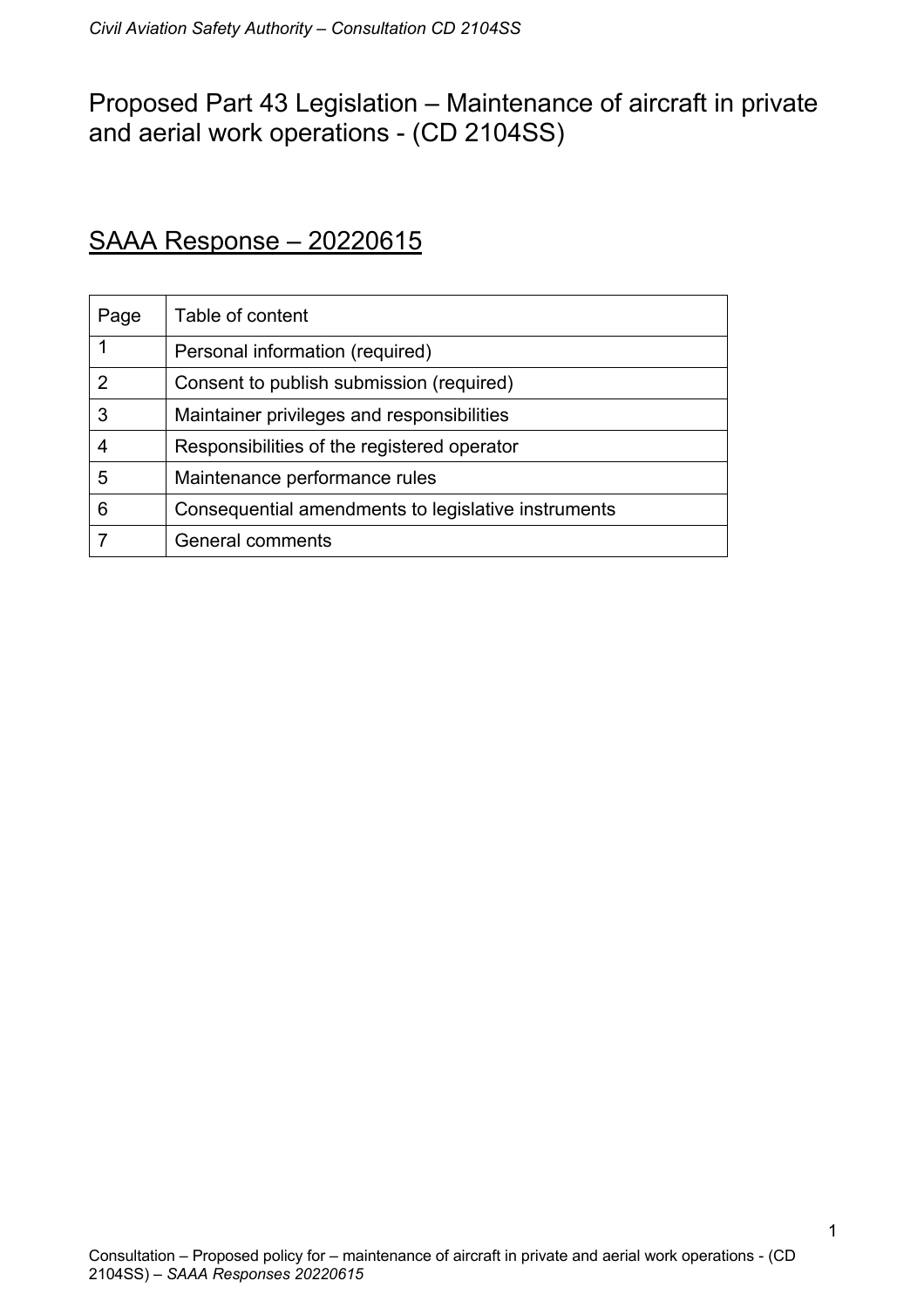# Page 1. Personal information

| First name |  |
|------------|--|
| (Required) |  |
| John       |  |

## Last name

*(Required)* Smith

## Email address

*If you enter your email address you will automatically receive an acknowledgement email when you submit your response.*

Email

John.smith@saaa.com

## Do your views officially represent those of an organisation?

*(Required)*

*Please select only one item*

 $\boxtimes$  Yes, I am authorised to submit feedback on behalf of an organisation

 $\Box$  No, these are my personal views.

If yes, please specify the name of your organisation. Please note your submission may be considered as one response.

Sport Aircraft Association of Australia

## Which of the following best describes the group/s you represent?

*Please select as many items as apply*

□ Aircraft owner/operator

☐ Pilot

☐ Maintenance engineer

- □ Maintenance authorisation holder
- □ CAR 30 approval holder
- $\Box$  Part 145 approval holder
- ☒ Other

Please specify "Other" if selected.

SAO supporting experimental aircraft construction, maintenance and flight operations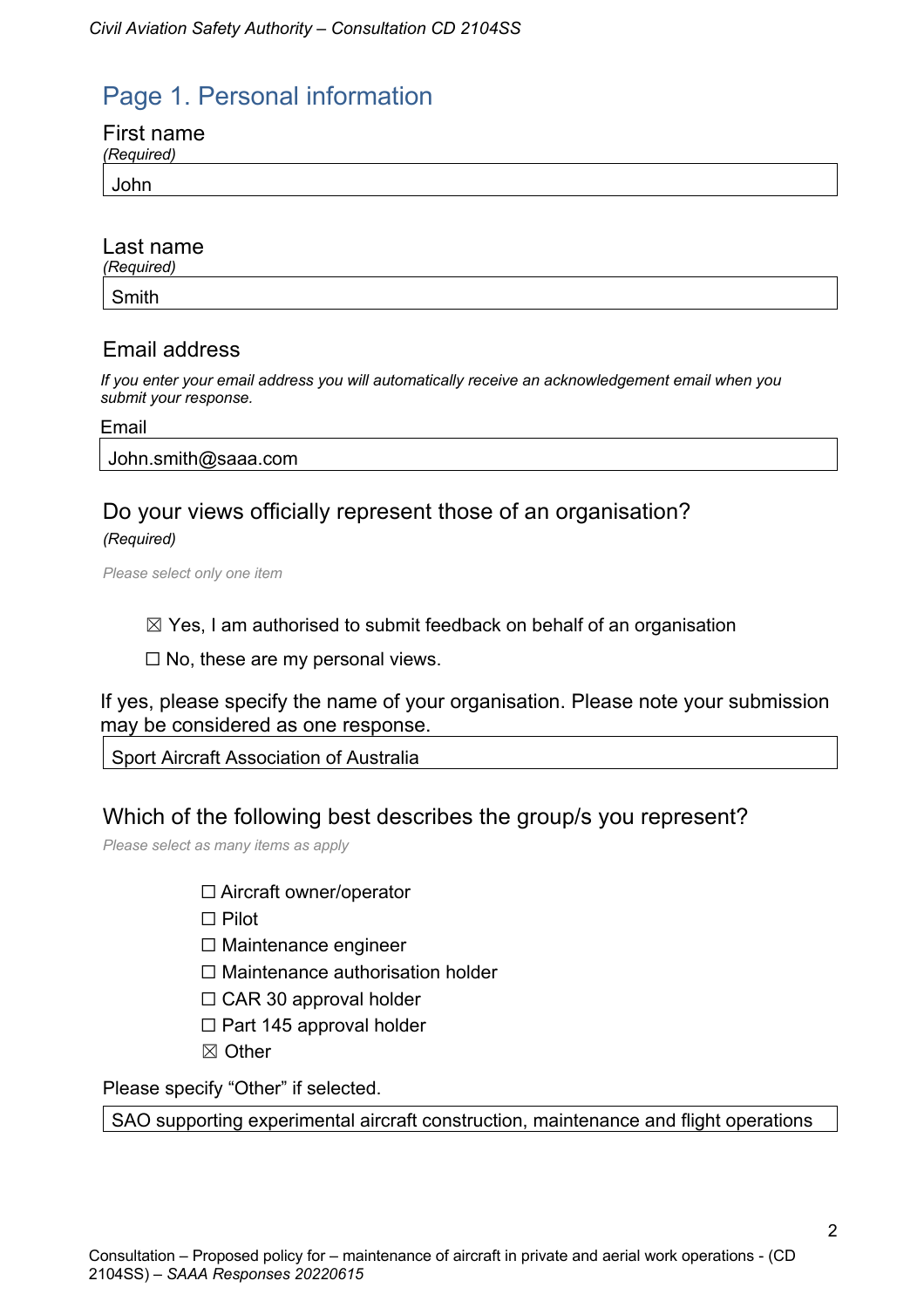# Page 2. Consent to publish submission

To provide transparency and promote debate, we intend to publish all responses to this consultation. This may include both detailed responses/submissions in full and aggregated data drawn from the responses received.

Where you consent to publication, we will include:

- **your last name** if the submission is made by you as an individual or
- **the name of the organisation** on whose behalf the submission has been made
- **your responses** and comments

We **will not** include any other personal or demographic information in a published response.

Information about how we consult and how to make a confidential submission is available on the **CASA website**.

Do you give permission for your response to be published? *(Required)*

*Please select only one item*

- $\boxtimes$  Yes I give permission for my response/submission to be published.
- $\Box$  No I would like my response/submission to remain confidential but understand that de-identified aggregate data may be published.
- □ I am a CASA officer.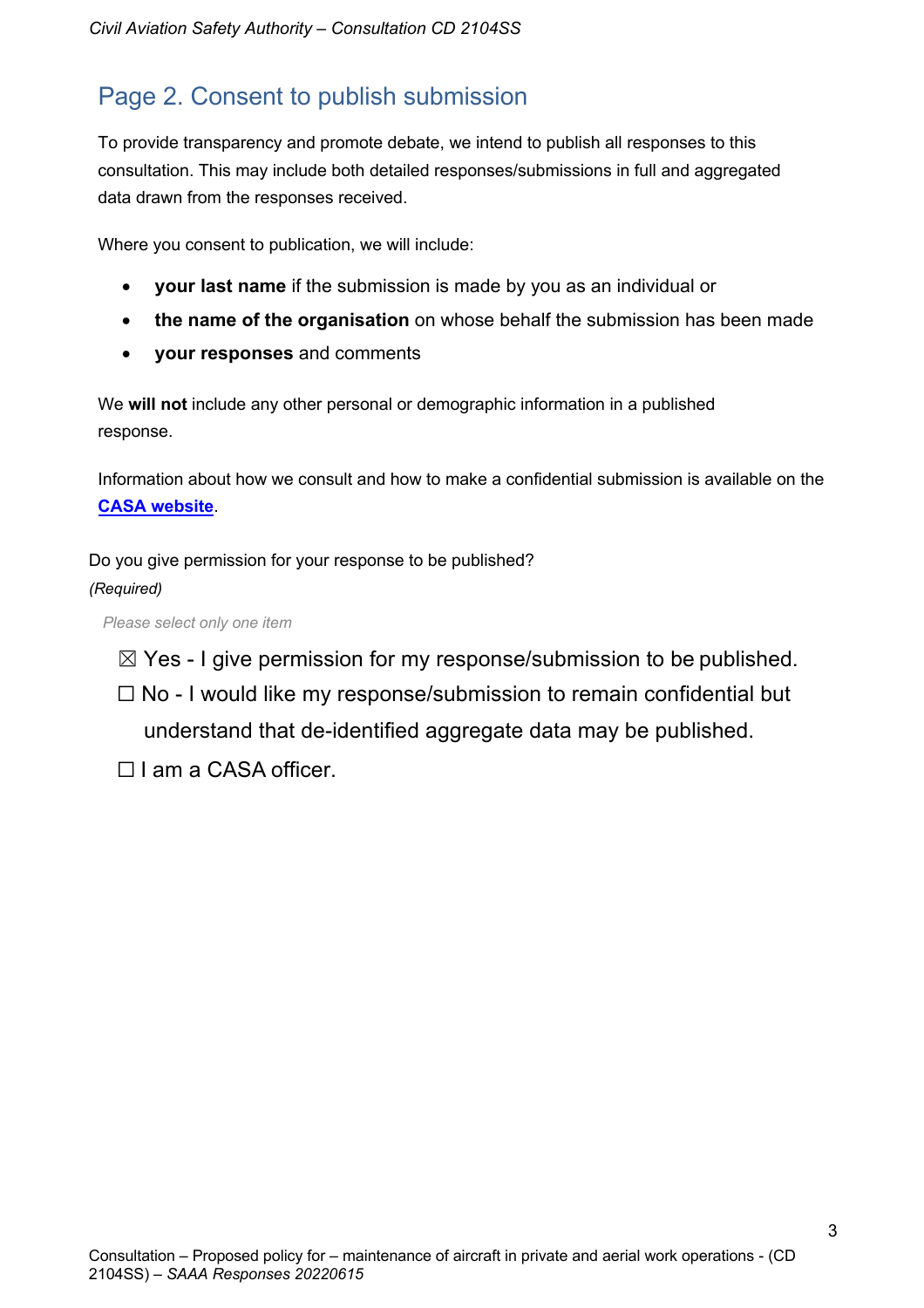## Page 3. Maintainer privileges and limitations

**Question 1.** Do you have any suggestions for how we can more clearly reflect the expanded LAME privileges, conditions and limitations in the regulation, MOS or Plain English Guide?

**Fact bank:** PEG Chapter 2, Appendix 1

**Fact bank:** Divisions 2.1, 2.2, and 2.3 Part 43 MOS

**Link:** Information Sheet- Role of the B1 LAME under Part 43

**Link:** Information Sheet- Role of the B2 LAME under Part 43

*Radio buttons*

- $\Box$  No, I am satisfied
- $\boxtimes$  Yes (please provide any alternative suggestions below)

☐ Undecided /not sure

#### **Comments**

#### **PEG Introduction – What aircraft are covered – page 11**

"Note: Aircraft whose maintenance is administered by an approved self-administering aviation organisation (ASAO) are not subject to

Part 43."

Given the understanding that CASA is aiming to harmonise airworthiness regulations across GA – for the obvious reasons of reducing complexity, ensuring common standards, and finally achieving a common basis for achieving acceptable safety outcomes, this statement that Pt 43 does not apply to ASAOs seems totally inconsistent – and certainly not in the interests of "reducing red tape" which is a stated CASA goal.

**Question 2.** Do you have any suggestions for how we can more clearly reflect the provisions relating to grant of an Inspection Authorisation and the associated conditions and limitations in the regulation, MOS or Plain English Guide?

**Fact bank:** PEG Chapter 2

**Fact bank:** Division 2.4 Part 43 MOS

**Link:** Information sheet - Inspection authorisation – Proposed under Part 43

*Radio buttons*

- $\Box$  No, I am satisfied
- $\Box$  Yes (please provide any alternative suggestions below)
- ☒ Undecided /not sure

#### **Comments**

N/A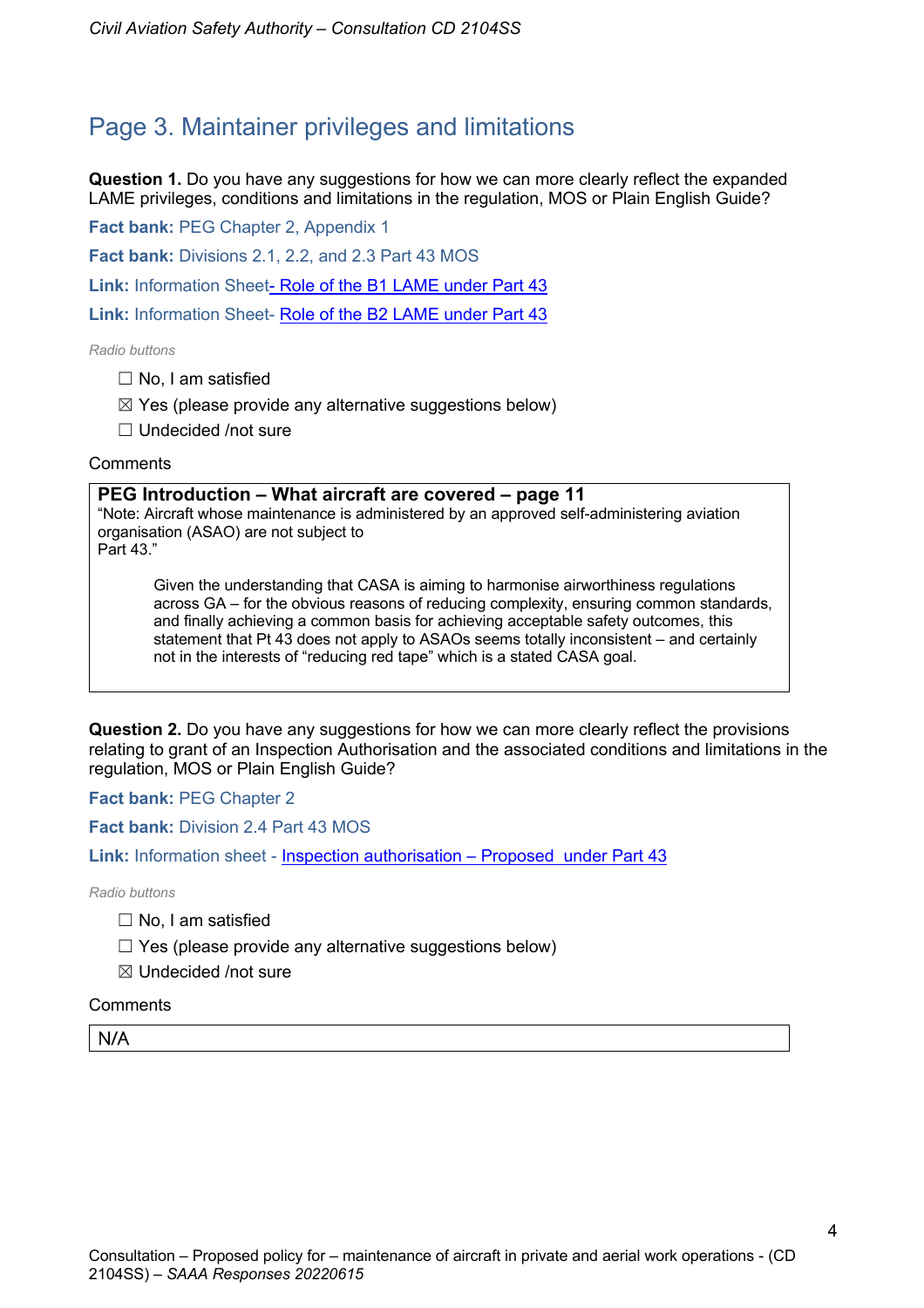**Question 3.** Do you have any suggestions for how we can more clearly reflect the provisions for grant of an aircraft maintenance technician certificate and associated privileges, limitations and conditions in the regulation, MOS or Plain English Guide?

### **Fact bank:** PEG Chapter 2

**Fact bank:** Division 2.5 Part 43 MOS

**Link**: Information sheet - Aircraft Maintenance Technician Certificates – Proposed under Part 43

*Radio buttons*

- ☐ No, I am satisfied
- $\boxtimes$  Yes (please provide any alternative suggestions below)

☐ Undecided /not sure

### **Comments**

### **PEG Introduction – What aircraft are covered – page 11**

"Note: Aircraft whose maintenance is administered by an approved self-administering aviation organisation (ASAO) are not subject to

Part 43."

Given the understanding that CASA is aiming to harmonise airworthiness regulations across GA – for the obvious reasons of reducing complexity, ensuring common standards, and finally achieving a common basis for achieving acceptable safety outcomes, this statement that Pt 43 does not apply to ASAOs seems totally inconsistent – and certainly not in the interests of "reducing red tape" which is a stated CASA goal.

### **PEG Ch 2 - Requirements for obtaining aircraft maintenance technician certificates (AMTC)s:**

 $\hat{H}^*$ AMTC2 …satisfy the authorised person ….." Define here in this section?

Would be useful to make it clear that this "authorised person" could be a person authorised to issue a SCoA, or a person / training provider / organisation authorised to issue a certificate of attainment (independently of a person authorised to issue a SCoA). Irrespective, the issuance of an AMTC2 certificate of attainment provides the basis and standard for determining competency*.*

BUT – the real issue is that has not been addressed is just how a person or organisation determines competency to hold an AMTC2 certificate. The question is what standard does whoever issues the AMTC2 certificate use to assess an applicant's or candidate's competency?

- In respect of "practical/knowledge/skill/capability to maintain", the evidence will be the issuance of a SCoA that to all intents and purposes endorses the airworthiness of the aircraft (by definition this wouldn't be possible if there is not sufficient competency existing or developed during the build) and accompanied by a statement (logbook entry, supported by a builder's log) by the builder that they are the majority builder. So this part is clear cut.
- Next comes the matter of competency of the AMTC2 applicant to act an RO / maintainer capable of properly applying the regulations and understands how to do so in respect of aircraft documentation, records, use of data, and ongoing airworthiness management etc - how can a person or organisation effectively assess this competency without a standard. This is why the SAAA MTC Manual / course syllabus provides for – in the case of the AMTC2, and short course (instruction / exam / competency checks) to ensure adequate competency exists (this is in practice a replacement and albeit shortened more focused version of the current SAAA MPC course, which provides for the test of competency in this regard – and the builder must present the MPC certificate. This is today's practice per past and current INST 18/22).
- We know from experience that most amateur builders are not familiar with the regulations, unless they already hold a relevant qualification – so there is a duty of care in ensuring the AMTC2 holders know how to administer / manage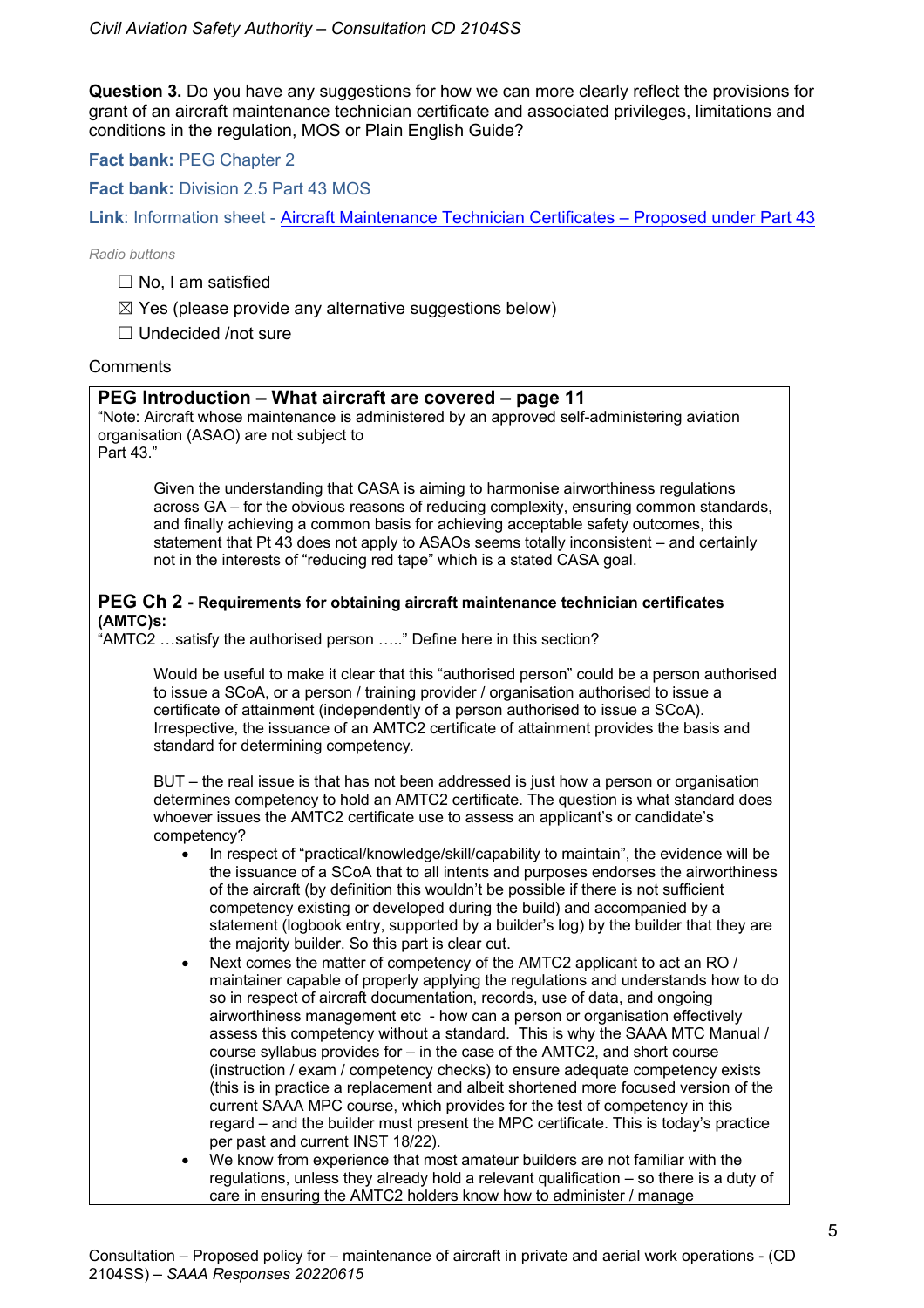airworthiness of their aircraft [Note: this a requirement, for example, for AMTC3, AMTC4, LAME's etc, so why not AMTC2?]

- Bottom line if the SCoA has been issued; the "builder" commits to a statement that they are the majority builder, and an AMTC2 certificate of attainment is obtained – the applicant may be deemed competent. Simple – no guessing; no wondering what performance standard is required etc
- CASA is fully aware through their involvement of the development of the SAAA MTC courses of the above view. We believe a minimum instructional time must be defined to develop competency in the syllabus generally described above for AMTC2; current SAAA MTC definition provides for 8hrs classroom content plus self-study time and competency check time bring the total recommended instructional time to 20 hours of instructional time

## **PEG Ch 2 - Requirements for obtaining aircraft maintenance technician certificates**

"An applicant for an AMTC 3 must … complete an approved course of at least 16 hours

Consider 16 hours is wholly inadequate without further qualification.

Clearly there will be applicants who have a great deal of experience, and hence the time required for them to receive adequate training time (instructional time) as a function of classroom or workshop activities, self-study and the taking of competency checks may well be achievable for a minimum of 16 hours but only with the application of proven / demonstrated "recognised prior learning" that can be aligned and correctly attributable to explicit elements of the syllabus and competency testing (exam / check) requirements. We must account for persons with little if any practical or technical knowledge – and 16 hours is not sufficient for persons in this position.

SAAA is of the opinion that in the order of 90 - 110 hours is the absolute minimum benchmark total instructional time (as a function of classroom or workshop activities, selfstudy and competency checks) to complete and attain competency certification in core (mandatory) topics and a selection of endorsements that collectively represent the kind of aircraft they wish to apply an AMTC3 certificate to. It would be very unlikely indeed for a person to wish, nor would it make any sense, to complete all the AMTC3 optional topics; for example – a AMTC3 holder seeking to inspect / certify a metal aircraft fixed gear piston aircraft need to obtain certification in composite, wooden or fabric structures; or turbine engines, or supercharged piston engines; or pressurisation systems; or hydraulics and retractable landing gear; and helicopters etc. As it happens, SAAA's current TBC hours to obtain certification for every single item of the SAAA AMTC3 syllabus is 130 -150 hours.

We have similar views in respect of AMC4 – in terms of the approach and ability, logically, for candidates to acquire selective endorsements to suit the kinds of aircraft they wish to maintain, excepting that the total hours to complete the syllabus is significantly higher because of the extent of "hands on maintenance (as distinct from inspection)" skills and competencies that must be developed to ensure safe maintenance outcomes. We do note and strongly support the MoS provision for an AMTC4 certificate holder to be shadowed by a competent qualified person on the occasion that they conduct each type / category of maintenance.

## **MOS 2.24 (1) – Additional eligibility criteria:**

**"AMTC2 …..** *Note* For example, an applicant could demonstrate to an authorised person who **will** issue the experimental certificate for the aircraft…."

A dangerous statement "..will issue a SCoA.." – suggest that to be in accordance with other CASRs, this must be adjusted to "..MAY…" (and as confirmed by CASA Sport Branch)

## **MOS 2.25 (1)** – **privileges and conditions:**

**" …..** A person who holds an AMTC2 may perform condition inspections of an aircraft to which the certificate applies…."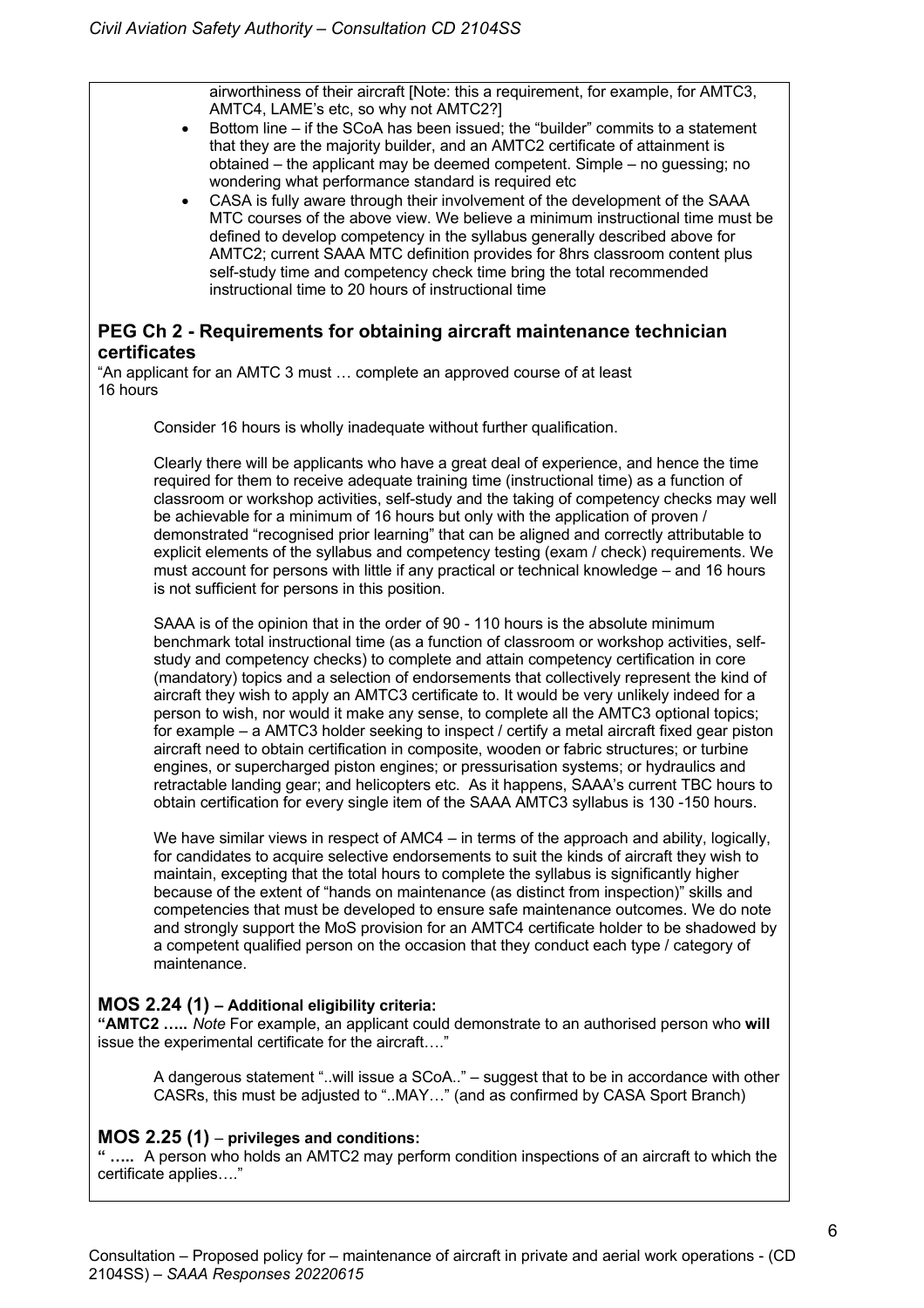It does not make any sense to exclude "an essentially similar aircraft". Bear in mind a CASA stated objective is to reduce "red tape" – so why not take the opportunity to do so, and make an improvement on the FARs? It is acknowledged the CASA proposal refers to the opportunity for a person to acquire an AMTC3 if they acquire another essentially similar aircraft that they did not build; it is unnecessary = "red tape".

Bear in mind the current CASA INST 18/22 provides for "essentially similar aircraft" and has done in prior equivalent instruments for many many years. It would seem a backward step to now reverse this going forward.

Suggest change the wording to "…A person who holds an AMTC2 may perform condition inspections of an aircraft to which the certificate applies or to an essentially similar aircraft…."

## **MOS 2.24 – AMTC2 additional eligibility criteria:**

Included term "major portion" defined elsewhere refers:

*major portion* means that when the aircraft is completed:

(a) if the aircraft is amateur-built — more than 50% of the fabrication and assembly tasks of the aircraft have been performed by the applicant; and

(b) if the aircraft is kit-built — more than 50% of the assembly tasks have been performed by the applicant.

This is inconsistent with current practice defined per a combination of:

- CASA INST 18/22
- CAAP 42ZC-02
- CASR 21.191

The principal issue is that the INST 18/22 (and its predecessors) contain the following (which is not restricted to "50% or more":

4 Authorisations to carry out maintenance on relevant aircraft

The following authorisations are given under Subregulation 42ZC (6) of CAR for the purposes of paragraph 42ZC (4) (e):

(a) a person who has fabricated and assembled more than half of a relevant aircraft is authorised to carry out maintenance on:

(i) the aircraft; and

(ii) any relevant aircraft of which the person is the sole owner and that is essentially similar to the aircraft;

**(b) a person (other than a person mentioned in paragraph (a)) who has contributed to the fabrication and assembly of an amateur-built aircraft that is a relevant aircraft is authorised to carry out maintenance on the aircraft**

We consider that, in this regard, current practice should be reflected in Pt 43 of the MoS. Further, to not do so is contrary to CASA's stated intentions, such in the Pt 43 PEG "Introduction" page 8 per:

"…..Maintenance authority holders - Holders of maintenance authorisations (MA) issued under CAR will be issued with an AMTC without loss of privileges......"

## **MOS 2.34 (2) – Circumstances in which an AMTC may be granted:**

" ….. An application for an AMTC2, AMTC3 or AMTC4 may be made to, and granted by, an authorised person appointed to grant the class of AMTC...'

Suggest defining the authorised person – per above point (PEG Ch 2) – for the avoidance of doubt.

Suggested words: "An application for an AMTC2, AMTC3 or AMTC4 may be made to, and granted by, an authorised person (who may be either a person authorised to issue a SCoA in the case of AMTC2, or a person / training organisation authorised to issue a certificate of attainment in the case of all of AMTC2, AMTC3 and AMTC4) appointed to grant the class of AMTC…"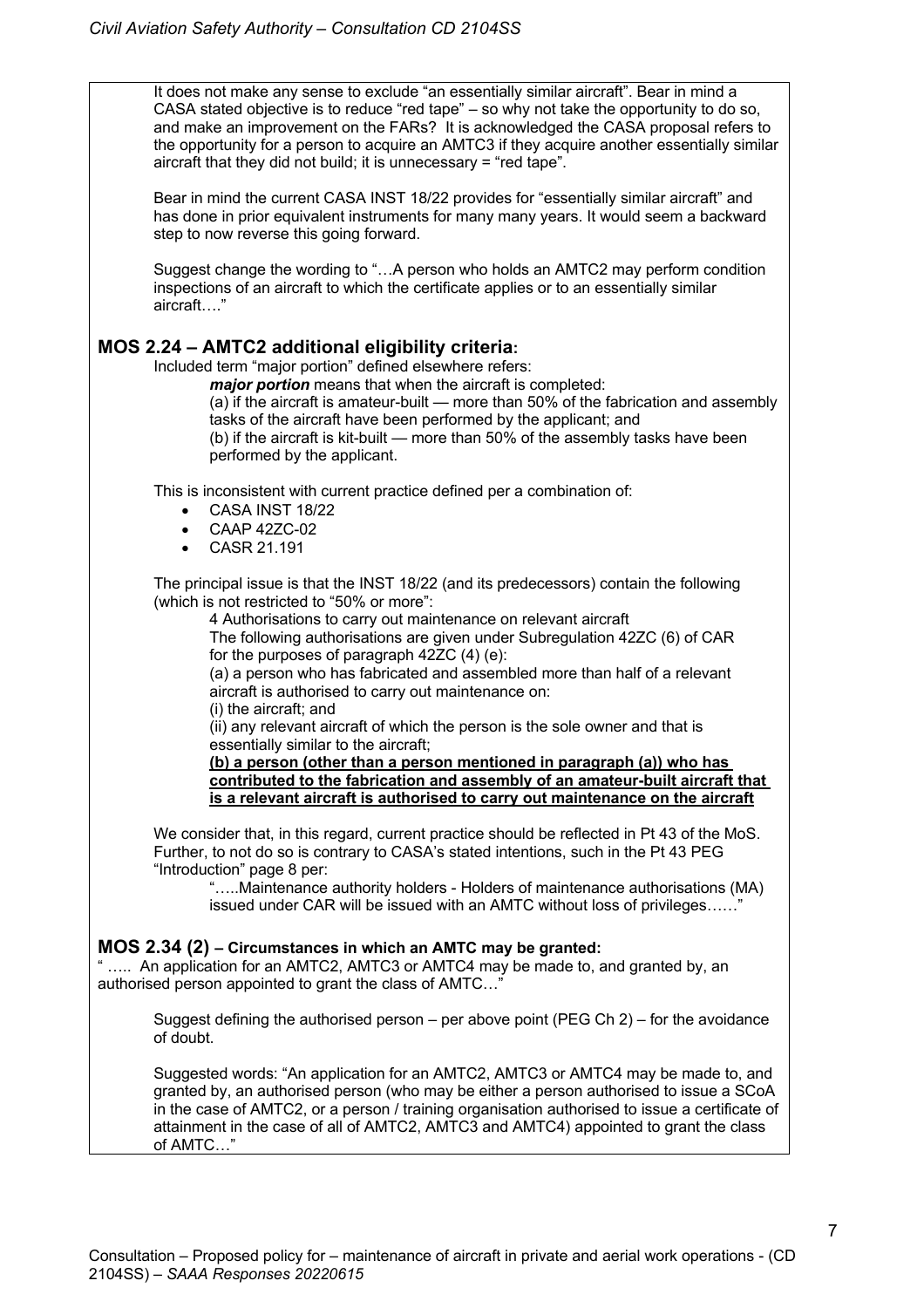**Question 4.** Do the draft MOS provisions above accurately reflect the agreed policy decisions as set out in the summary of proposed change on CD 2104SS.

*Radio buttons*

- ☐ Yes
- $\Box$  No (please explain why below)
- ☒ Undecided /not sure

#### **Comments**

N/A

## Page 4. Responsibilities of the registered operator

**Question 1.** Do you have any suggestions for how we can more clearly reflect the responsibilities of the registered operator (RO) for a light sports aircraft (LSA) in the regulation, MOS or Plain English Guide?

Fact bank: PEG Chapter 1, Chapter 3

**Fact bank: Division 3.2 Part 43 MOS** 

**Link:** Information sheet – Maintenance of Amateur-built Aircraft and Light Sport Aircraft

*Radio buttons*

- $\Box$  No, I am satisfied
- $\boxtimes$  Yes (please provide any alternative suggestions below)
- ☐ Undecided /not sure

#### **Comments**

#### **Major repairs & major modifications**

It is not clear how major repairs & major modifications are to be handled in respect of Registered Operators of ABE, ABAA, Exp LSA and Cert LSA aircraft - if not otherwise defined in aircraft's SCoA. Note:

- In the case of SAAA AP issued SCoAs, the CASA approved SAAA AP Manual of Procedures requires a SCoA to note certain provisions in this regard – including referral to either an AP or CASA
- However, this may not be the case for SCoAs otherwise issued

**Question 2.** Do you have any suggestions for how we can more clearly reflect the requirements relating to aircraft maintenance in the regulation, MOS or Plain English Guide?

**Fact bank:** PEG Chapter 3

**Fact bank:** Division 3.3 Part 43 MOS

**Fact bank:** PEG Appendix 2 (covers MOS Schedules 5 and 6)

**Fact bank:** Schedule 5 Part 43 MOS

**Fact bank:** Schedule 6 Part 43 MOS

**Fact bank:** Draft Advisory Circular 43-01 – Registered operators, responsibilities under Part 43

*Radio buttons*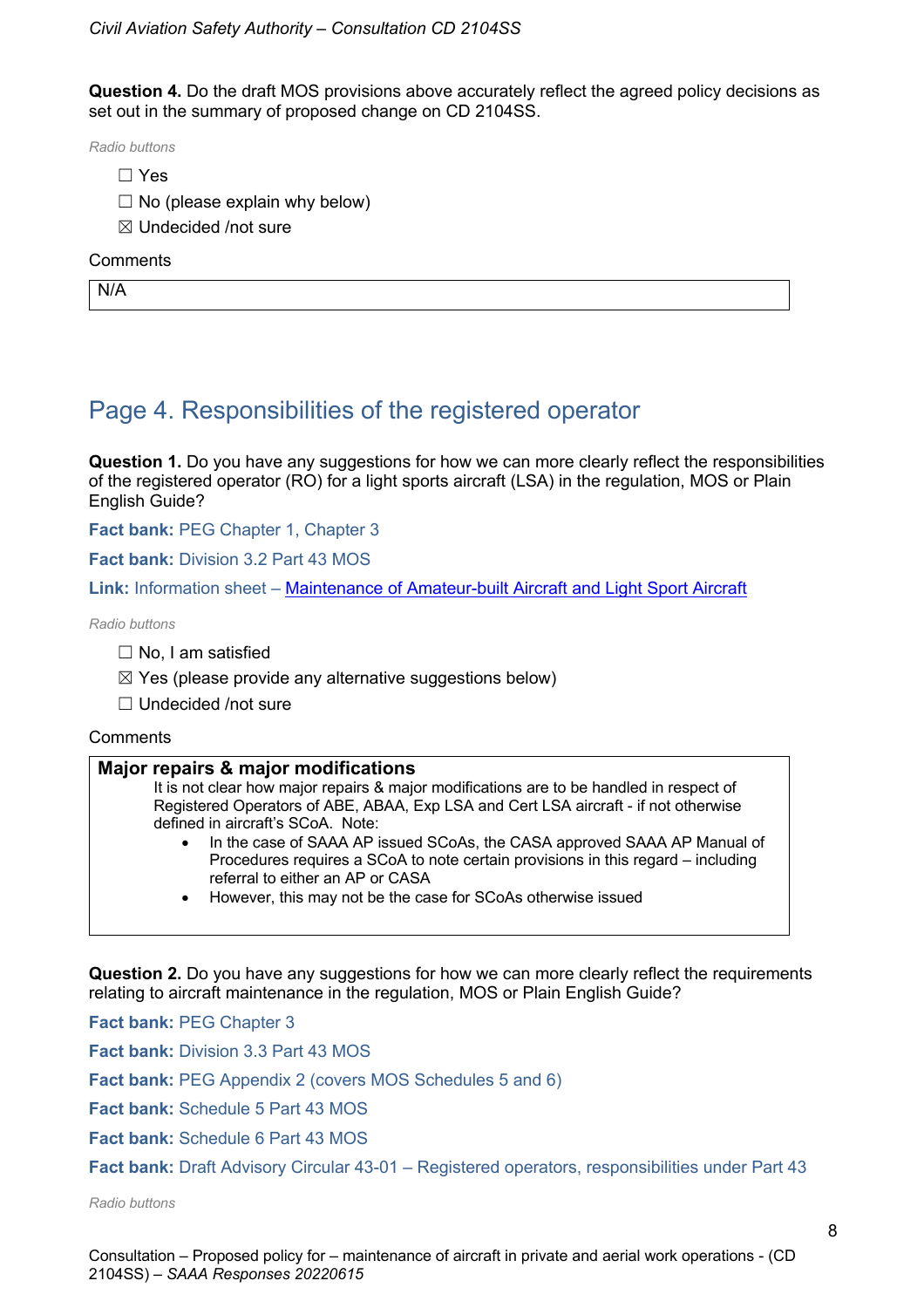- □ No, I am satisfied
- $\boxtimes$  Yes (please provide any alternative suggestions below)
- ☐ Undecided /not sure

#### **Comments**

#### **PEG Introduction – What aircraft are covered – page 11**

"Note: Aircraft whose maintenance is administered by an approved self-administering aviation organisation (ASAO) are not subject to

Part 43."

Given the understanding that CASA is aiming to harmonise airworthiness regulations across GA – for the obvious reasons of reducing complexity, ensuring common standards, and finally achieving a common basis for achieving acceptable safety outcomes, this statement that Pt 43 does not apply to ASAOs seems totally inconsistent – and certainly not in the interests of "reducing red tape" which is a stated CASA goal.

## **MOS Schedule 6 - Preventative maintenance and pilot maintenance:**

The simple task of replacing brake discs, drums or pads and shoes seems an obvious omission from Sch 6 Pt 1

Tasks such as inspecting, cleaning, greasing etc wheel bearings is included – and so disassembly / reassembly of "a wheel" to do this (which includes discs, calipers, drums etc) makes it a simple step for such components as brake discs, drums or pads and shoes to be inspected carefully and accurately but also replaced if required.

Otherwise, whilst the list of items contained in Pt 1 and Pt 2 of schedule 7 is comprehensive, please ensure that all items previously covered in the current Schedule 8 are included in the Pt 43 Sched 6.

Whilst there are some references to "competence" albeit very few, we consider:

- Firstly, that reference to CASR 43.315 (1) "Ensuring individuals are competent to carry out maintenance" must be made in the MoS for **all** maintenance activities (incl. pilot maintenance)
- Further, it essential that a clear and comprehensive competency statement is included for all activities of maintenance (incl. pilot maintenance) – i.e. include a meaningful General Competency Rule (GCR) similar to the concept of Pt 61.385 in respect of pilot competency. There should be a "maintainer's General Competency Rule".
- In the absence of such GCR provision, and although not a preferred option, measures such mandatory "currency training" / "competency checks" (similar in nature to "Flight Reviews" / "Proficiency Checks") must surely have to be considered. We have to bear in mind that AMTC2, 3 & possibly 4 holders may only practice the application of their certificates infrequently; they are not operating as most LAME's do and so maintain currency and competency on a very frequent basis.
- SAAA's own "Maintenance GCR" proposed to CASA, and included in the SAAA MTC Manual is as follows:

#### **The General Competency Rule for AMTC Certificate Holders** The General Competency Rule is a cornerstone of achieving safe aircraft operations – in this context, through the conduct of correct and accurate aircraft inspection and maintenance activities.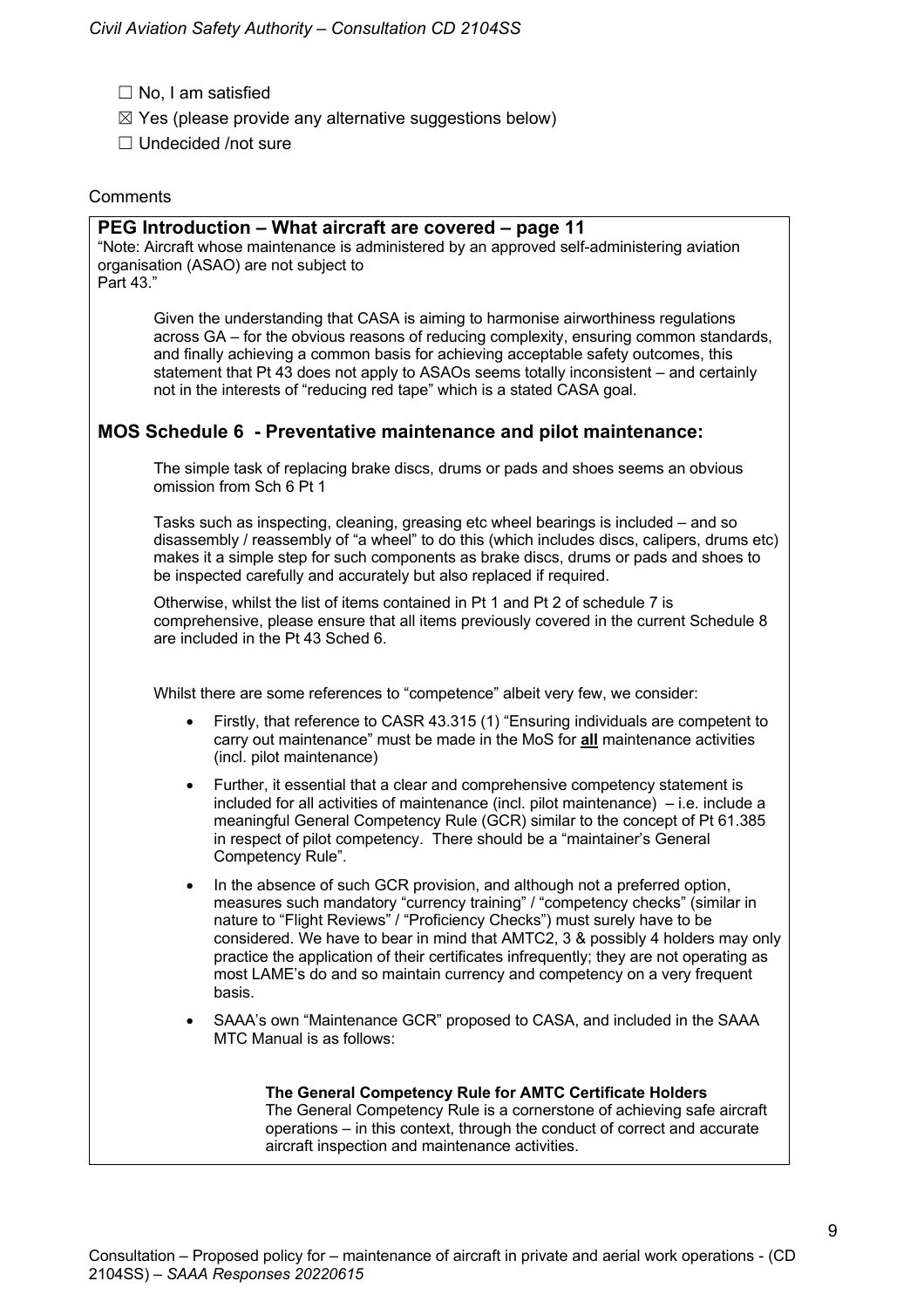Before commencing any activity permitted under an AMT certificate or endorsement, a person must ask themselves 'Am I capable of conducting this activity competently?' It means that an AMT certificate holder needs to be sure they are competent to inspect and maintain IAW their AMT certificate and endorsements. The General Competency Rule in respect of aircraft inspection and maintenance activities covers but is not limited to: – maintaining aircraft records, certification and use of data – use of tools and the conduct of basic practices and procedures required to conduct aircraft maintenance and aircraft periodic or any other inspection AMT Certificate Holders should also consider how familiar they are with a particular inspection and maintenance activity if they have not conducted that activity for some time. **MOS Schedule 7 - Weighing of Aircraft:** Part 1 Weight and Balance 1.1 Initial weighing para (2): We suggest add a new sub-clause (d) per: (d) an AMTC1 or the builder may weigh the aircraft to determine the centre of gravity according to procedures provided respectively by the aircraft manufacturer, or the aircraft kit manufacturer or designer. Part 1 Weight and Balance 1.1 Initial weighing: As written, this does not provide for the builder / owner or a non-builder owner of an experimental aircraft to acquire a certificate to conduct a weight and balance (initial or otherwise) IAW the current CASA approved SAAA managed course and method of attainment of a certificate in respect of experimental aircraft IAW with weighing authority CAO 100.7 Sect 4.1A. The CASA approved course exists; it has been a means for experimental aircraft owners to derive a weight and balance report. The MoS needs to provide preservation of this course and its legal effect. Note also that the current SAAA W & B cert is only valid for a period of 2 yrs; just is currently the case for all CASA authorised WCOs. There needs to be some means to ensure currency / competency for such an important task, and if not provided for as is currently the case today, we suggest a method is stipulated that is consistent with other areas of airworthiness covered under Pt 43; namely that currency / competency be managed with as appropriate either simple proficiency checks or personal responsibility to determine competency / currency (IAW a maintenance GCR or incorporated in a new AC – see also below comments). Part 1.1 Weight and Balance - 1.5 Scales — calibration and operation: This requires the use of manufacturer's scales recalibration requirements – but, to cover event if there are none, we suggest following provision is added: "… If no manufacturer's requirements are available, the scales should be recalibrated at intervals of no more than 12 months." (i.e. IAW current CAO 100.7 requirements)" Other aspects of weight & balance There are important aspects of weight and balance activities, many of which are covered under the current CAO Section 100.7 Section 6.3 but which are not covered or replicated in the Pt 43 MoS. If not to be covered or replicated in the MoS, then perhaps it would be prudent to include these matters in particular in a new specific AC that provides an up to date, easily updateable, practical resource for anyone performing W&B.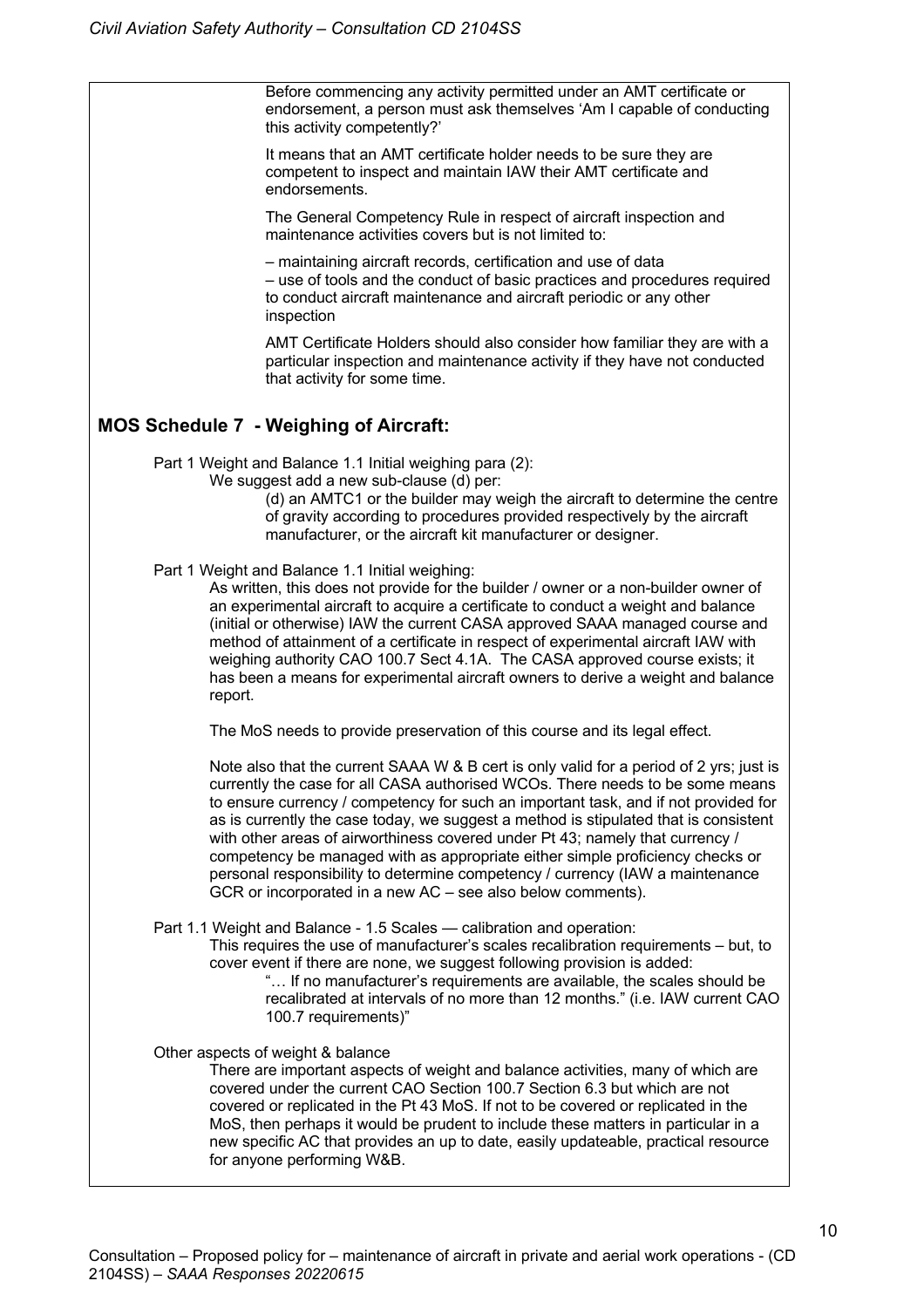Examples for items to be included in a specific "W & B AC" could include most of if not all W&B matters of detail in the proposed MoS (i.e. move from MoS to AC) plus items below such as: CAO 100.7 6.3 Unless otherwise agreed to by CASA, the load data sheet for an aircraft must be renewed before further flight whenever, as the result of a modification or as otherwise shown in the record of weight alterations, changes exceeding the following have occurred: (a) for aeroplanes: (i) the empty weight has changed by more than 0.5% of the MTOW or 10 kg, whichever is the greater; or (ii) the empty weight CG has changed by more than 2% of the maximum permissible centre of gravity range or 5 mm, whichever is the greater; and (b) for rotorcraft: (i) the empty weight has changed by more than 1% of the MTOW or 10 kg, whichever is the greater; or (ii) the empty weight CG has changed by more than 10 mm or 10% of the maximum permissible centre of gravity range, whichever is the lesser. Not currently included in 100.7, but we also believe that the new Pt 43 / Pt 43 MoS or a new specific AC provides the opportunity to improve on some aspects of 100.7: the requirement to re-weigh after a re-paint must be stipulated • although not directly related to W & B of a whole aircraft, special consideration should be given (and mentioned) possibly in the new Pt 43 MoS Schedule 7 to check / re-check the mass balance of flight control surfaces subsequent to paint / re-paint.

**Question 3.** Do you have any suggestions for how we can more clearly reflect the provisions relating to aircraft inspections in the regulation, MOS or Plain English Guide?

**Fact bank:** PEG Chapter 3, Appendix 2

**Fact bank:** Division 3.4 Part 43 MOS

**Fact bank: PEG Appendix 2 (covers MOS schedules 1 and 2)** 

**Fact bank:** Schedule 1 Part 43 MOS

**Fact bank:** Schedule 2 Part 43 MOS

**Fact bank:** Draft Advisory Circular 43-02 – Inspection of aircraft-Requirements

**Link:** Information sheet – Aircraft inspections – Proposed under Part 43

#### *Radio buttons*

- ☐ No, I am satisfied
- $\boxtimes$  Yes (please provide any alternative suggestions below)
- ☐ Undecided /not sure

#### **Comments**

#### **PEG Introduction – What aircraft are covered – page 11**

"Note: Aircraft whose maintenance is administered by an approved self-administering aviation organisation (ASAO) are not subject to

Part 43."

Given the understanding that CASA is aiming to harmonise airworthiness regulations across GA – for the obvious reasons of reducing complexity, ensuring common standards,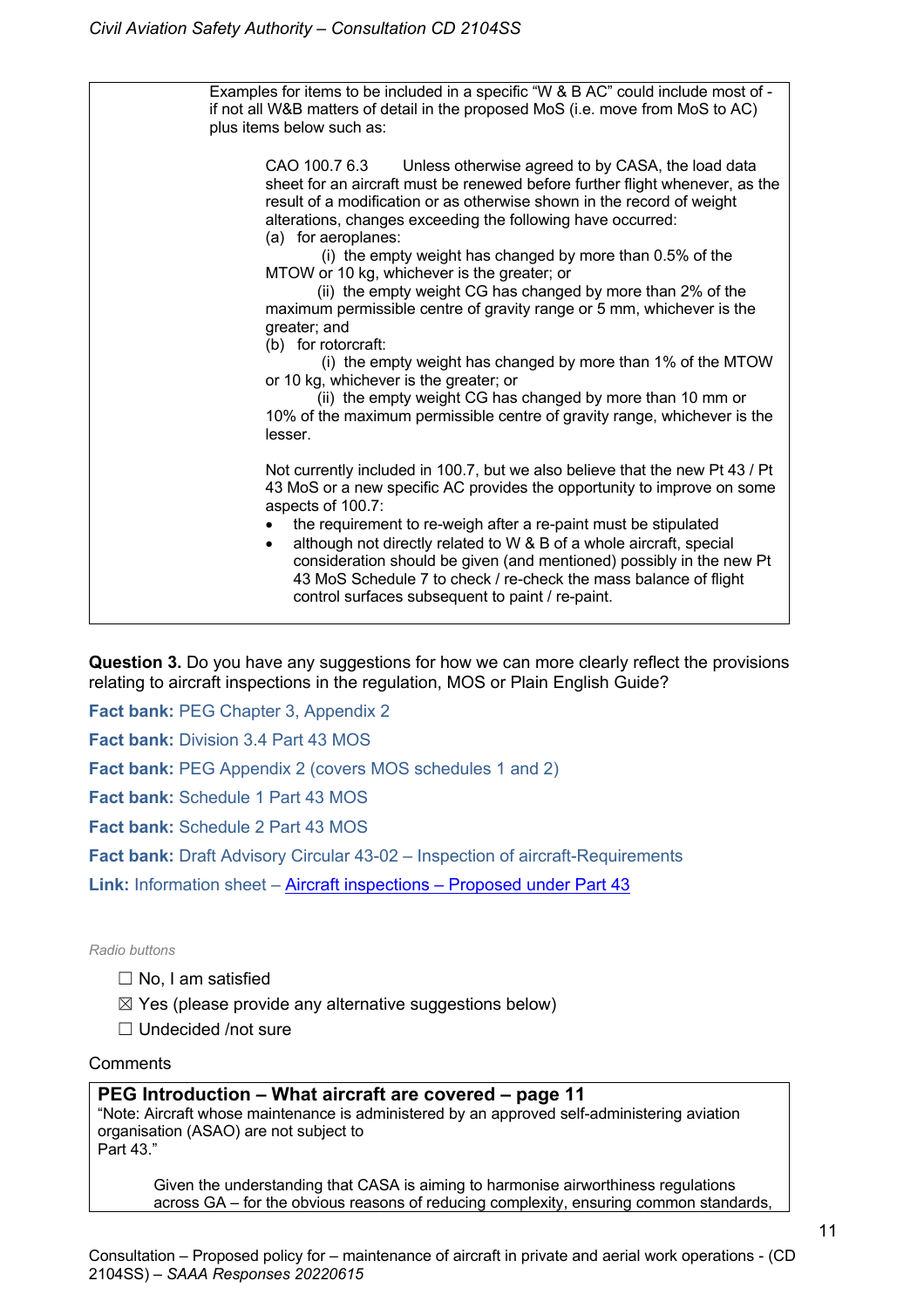and finally achieving a common basis for achieving acceptable safety outcomes, this statement that Pt 43 does not apply to ASAOs seems totally inconsistent – and certainly not in the interests of "reducing red tape" which is a stated CASA goal.

## **MOS Schedule 1 - Inspection**

#### **Section 5 Engines - General:**

Whilst there are several "systems" referred to, there seems to be no mention of somewhat important air filtering, induction systems; fuel pumping, filtering, supply systems; fuel metering, carburation, injection etc systems; ignition systems (other than plugs)

Suggest above added so that emphasis is placed on all important / critical engine systems

#### **Section 7 Landing gear – (i) brakes:**

Suggest add – modify to read "- for improper adjustment and wear of discs / pads, and drums / shoes"

**Question 4.** Do you have any suggestions for how we can more clearly reflect the provisions relating to testing of aeronautical products in the regulation, MOS or Plain English Guide?

**Fact bank: PEG Appendix 2 (covers MOS Division 3.5 and schedules 3 and 4)** 

**Fact bank:** Division 3.5 Part 43 MOS

**Fact bank:** Schedule 3 Part 43 MOS

**Fact bank:** Schedule 4 Part 43 MOS

*Radio buttons*

- $\boxtimes$  No. I am satisfied
- $\Box$  Yes (please provide any alternative suggestions below)
- ☐ Undecided /not sure

#### **Comments**

N/A

**Question 5.** Do you have any suggestions for how we can more clearly reflect the provisions relating to aircraft maintenance records in the regulation, MOS or Plain English Guide?

**Fact bank: PEG Chapter 1, Chapter 3** 

**Fact bank:** Division 3.6 Part 43 MOS

**Link:** Information sheet - Requirements for maintaining records

*Radio buttons*

- ☐ No, I am satisfied
- $\boxtimes$  Yes (please provide any alternative suggestions below)
- ☐ Undecided /not sure

#### **Comments**

## **Maintenance Releases**

Dispensing with the well understood and proven Maintenance Release for all categories of aircraft to which Part 43 pertains seems a retrograde step.

The MR has served us well for a very long time => why make the transition harder than it need be? Seems unnecessary "red tape" and introduces a parallel and different system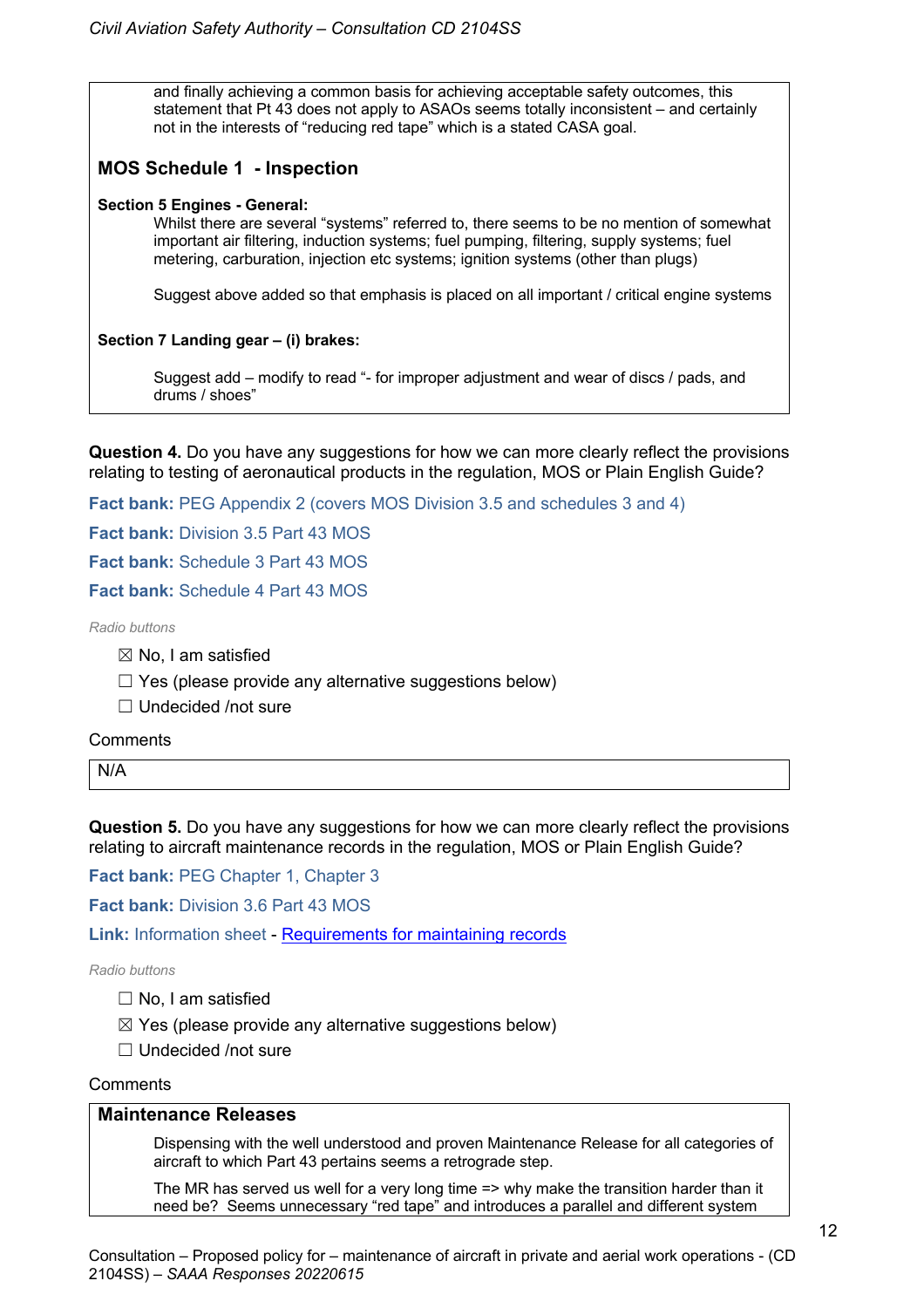from the continued use (presumably) of MRs for commercial aircraft (i.e. those other than to which Part 43 pertains).

Bear in mind a CASA stated objective is to reduce "red tape" – so why create "red tape" and create more work / create complexity for operators / maintainers? Put another way – what is the benefit of disposing of the MR? (Apart from the fact that  $-$  it is not in the FAA FAR equivalent).

Further, if the MR is dismissed per the proposed Pt 43 provisions, this immediately creates inconsistencies with CASRs:

- CASR 91.110 Carriage of documents for certain flights (requires an MR)
- CASR 91.145 Requirements to be met before Australian aircraft may fly (also refers to MRs)

At the end of the day, the MR is an extremely useful and essential tool that enables the prior activity of an aircraft to be easily understood, any issues of airworthiness to be discoverable and to determine if the annual inspection of the aircraft is still current (in other words whether the aircraft may be legally flown). A few remarks:

- How is a pilot supposed to record maintenance activities while away from the home base of the aircraft?
- What if the aircraft has some "schedule" maintenance activity that is to be performed at time-in-service or at a predetermined date, how would a pilot of an aircraft become aware of this?
- A MR can be considered a temporary logbook that can be carried in the aircraft.
- What is CASA going to do at a RAMP CHECKs, they usually ask to see a MR.
- Where are oil uptakes going to be recorded on; and other parameters such as numbers of landings, pressurisation cycles etc and regular occurring activities that have a material impact on airworthiness management
- How is a pilot going to ground an aircraft after a heavy landing and feels it need inspecting, the MR is usually used to ground an aircraft until such inspection especially with aircraft that are flown by many pilots.
- See also CAR 47 (1) (a) and (b) see also CAR 43, 46, CAR 43B, 48, 49 & 50
- How is a pilot going to know if an aircraft is not serviceable for other than day VFR? i.e. an endorsement is made in a MR indicating the aircraft is OK for day VFR but not Night VFR of IFR.
- A Daily inspection is recorded where? Is usually in the MR
- And lastly, how is the new MoS 3.26 (1) (a) to be complied with without an MR in what document is such compliance to be recorded? See below; further the wording of relevance of the reference to clause 4(a)(i) is not clear

3.26 Maintenance records to be kept

Source FARs sections 91.417 and 43.9

(1) The registered operator of an aircraft must ensure that the information mentioned in this section is:

(a) recorded in writing, before the aircraft is returned to service, in accordance with this section, and the information mentioned in subparagraph **(4) (a) (i) recorded immediately after the last flight of a day; and**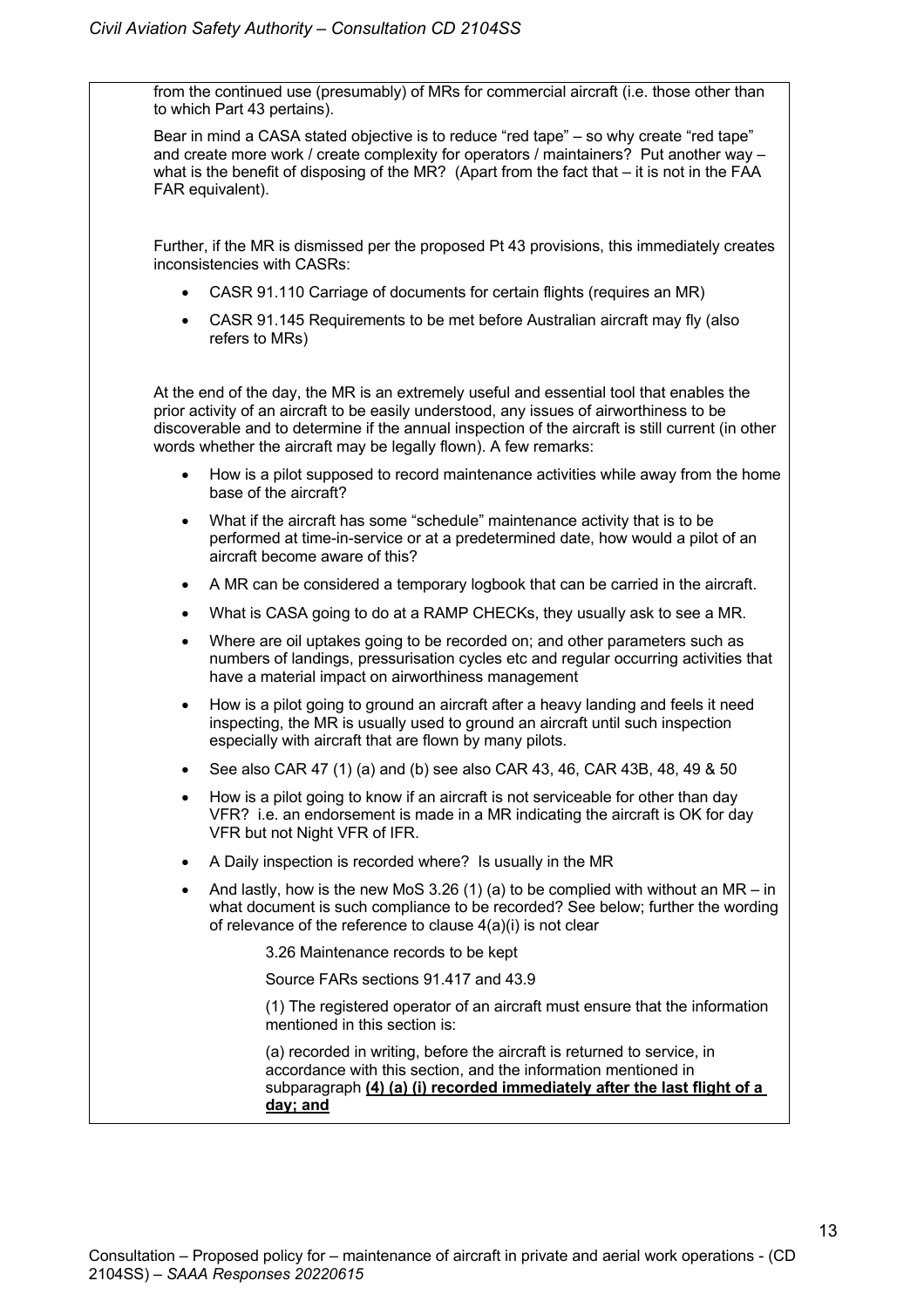**Question 6.** Do the draft MOS provisions above accurately reflect the agreed policy decisions as set out in the summary of proposed change on CD 2104SS.

*Radio buttons*

- ☐ Yes
- $\Box$  No (please explain why below)
- ☒ Undecided /not sure

#### **Comments**

N/A

## Page 5. Maintenance performance rules

**Question 1.** Do you have any suggestions for how we can more clearly reflect the provisions relating to overhauling and rebuilding aircraft, or aeronautical products in the regulation, MOS or Plain English Guide?

#### **Fact bank:** PEG Appendix 2

**Fact bank:** Section 4.03 Part 43 MOS

**Link:** Information sheet – Piston engine overhaul – Proposed under Part 43

*Radio buttons*

- ☐ No, I am satisfied
- $\boxtimes$  Yes (please provide any alternative suggestions below)
- ☐ Undecided /not sure

#### **Comments**

#### **MOS 4.03 Overhauling and rebuilding aircraft or aeronautical products:**

There is currently no reference to how overhauling and rebuilding aircraft or aeronautical products are handled wrt Exp Category aircraft – the Part 43 needs to ensure and maintain the existing provisions. All that the MoS seems to do – per Section 4.02 – Application (of Section 4) is direct that Section 4.03 does not apply to Experimental, ABAA and some certain other aircraft.

**Question 2.** Do you have any suggestions for how we can more clearly reflect the provisions relating to persons who can carry out maintenance and how it is to be carried out in the regulation, MOS or Plain English Guide?

**Fact bank:** PEG Chapter 2, Chapter 3

**Fact bank:** Section 4.04 to 4.11 Part 43 MOS

*Radio buttons*

- $\boxtimes$  No, I am satisfied
- $\Box$  Yes (please provide any alternative suggestions below)
- ☐ Undecided /not sure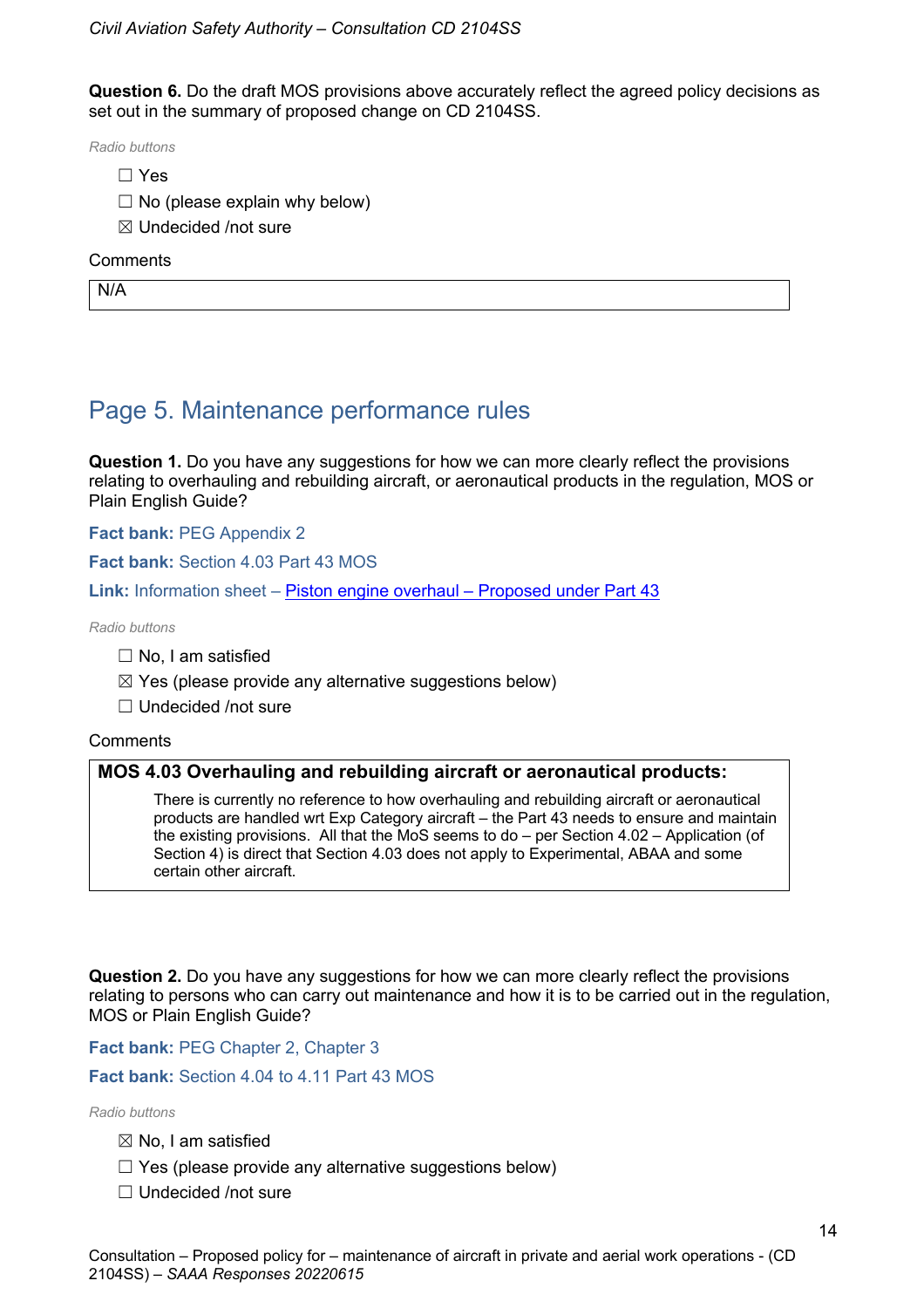**Comments** 

None excepting other related comments

**Question 3** Do you have any suggestions for how we can more clearly reflect the provisions relating to aircraft maintenance records in the regulation, MOS or Plain English Guide?

Fact bank: PEG Chapter 1, Chapter 3

**Fact bank:** Sections 4.12 to 4.17 Part 43 MOS

*Radio buttons*

- $\boxtimes$  No. I am satisfied
- $\Box$  Yes (please provide any alternative suggestions below)
- ☐ Undecided /not sure

**Comments** 

N/A

**Question 4.** Do you have any suggestions for how we can more clearly reflect the provisions relating to performance rules for inspections in the regulation, MOS or Plain English Guide?

**Fact bank:** PEG Chapter 3

**Fact bank:** Sections 4.18 to 4.21 Part 43 MOS

*Radio buttons*

- $\boxtimes$  No, I am satisfied
- $\Box$  Yes (please provide any alternative suggestions below)
- ☐ Undecided /not sure

**Comments** 

None excepting other related comments

**Question 5.** Do you have any suggestions for how we can more clearly reflect the provisions relating to airworthiness limitations in the regulation, MOS or Plain English Guide?

**Fact bank:** Section 4.24 Part 43 MOS

*Radio buttons*

- $\boxtimes$  No, I am satisfied
- $\Box$  Yes (please provide any alternative suggestions below)
- ☐ Undecided /not sure

**Comments** 

None excepting other related comments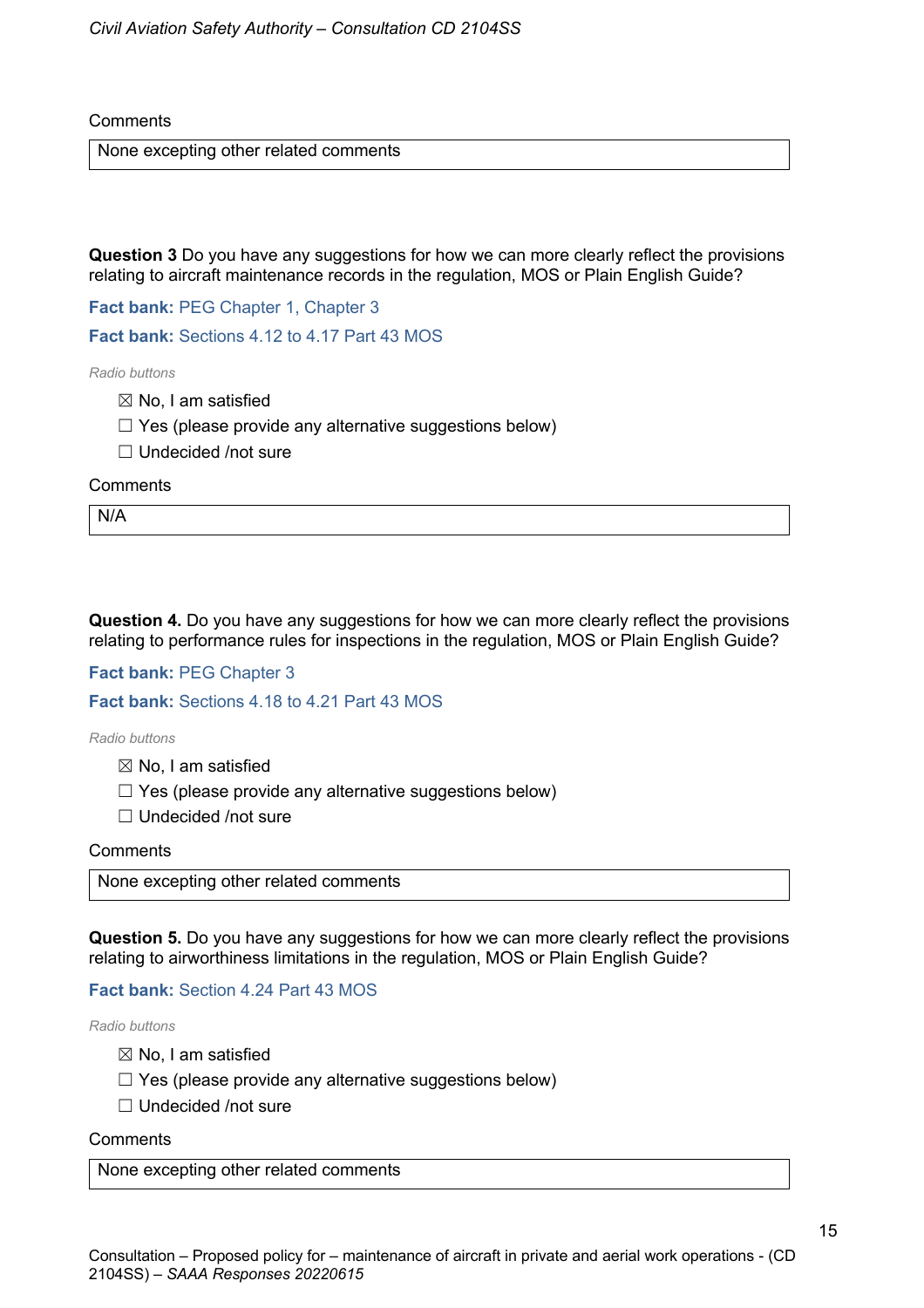**Question 6.** Do the draft MOS provisions above accurately reflect the agreed policy decisions as set out in the summary of proposed change on CD 2104SS.

*Radio buttons*

- ☐ Yes
- $\Box$  No (please explain why below)
- ☒ Undecided /not sure

#### **Comments**

N/A

## Page 6. Consequential amendments to legislative instruments

### **Compensatory instruments**

The Civil Aviation Regulations (CAR) comprised regulations and legislative instruments. The proposed Part 43 of CASR will be a comprehensive one stop regulation and MOS that will remove the complexities and deficiencies that necessitated the various compensatory instruments.

### **Civil Aviation Orders (CAOs)**

The Maintenance Civil Aviation Orders which set out matters that are either included in the new Part 43 MOS or not applicable to Part 43 maintenance will no longer apply. For Orders that will no longer apply please see fact bank below.

**Fact bank:** CAOs that will no longer apply.

| ınıeı |  |
|-------|--|
|       |  |

**Table:** Civil Aviation Orders that will no longer apply

| <b>CAOs affected</b>                                                               | <b>Proposed change</b> | <b>Reason for change</b>                       |  |
|------------------------------------------------------------------------------------|------------------------|------------------------------------------------|--|
| CAO 95.56 Exemption, light sport aircraft                                          | Disapply to Part 43    |                                                |  |
| CAO 100.5 General requirements in respect<br>of maintenance of Australian aircraft | Disapply to Part 43    | Relevant information and                       |  |
| CAO 100.7 Weight requirements for aircraft                                         | Disapply to Part 43    | requirements are set out in the Part<br>43 MOS |  |
| CAO 104.0 (Certificates of approval —<br>application, grant and conditions)        | Disapply to Part 43    |                                                |  |

#### **Airworthiness Directives (ADs)**

The following general Airworthiness Directives will no longer apply to Part 43 aircraft.

- AD/GENERAL/29 Wooden Aircraft-Airframe structural inspection
- AD/GENERAL/87 Primary flight control cable terminals -detailed visual inspections
- AD/ENG/4 Piston Engine Continuing Airworthiness Requirements
- AD/ENG/5 Turbine Engine Continuing Airworthiness Requirements
- AD/ENG/7 Replacement of Life Limited Turbine Engine Components
- AD/PROP/1 Propellers Overhaul
- AD/PROP/2 Feathering Propellers Functional Check

For reasons as to why this is the case, please refer to the table in the fact bank below.

**Fact bank:** Why certain Airworthiness Directives will no longer apply.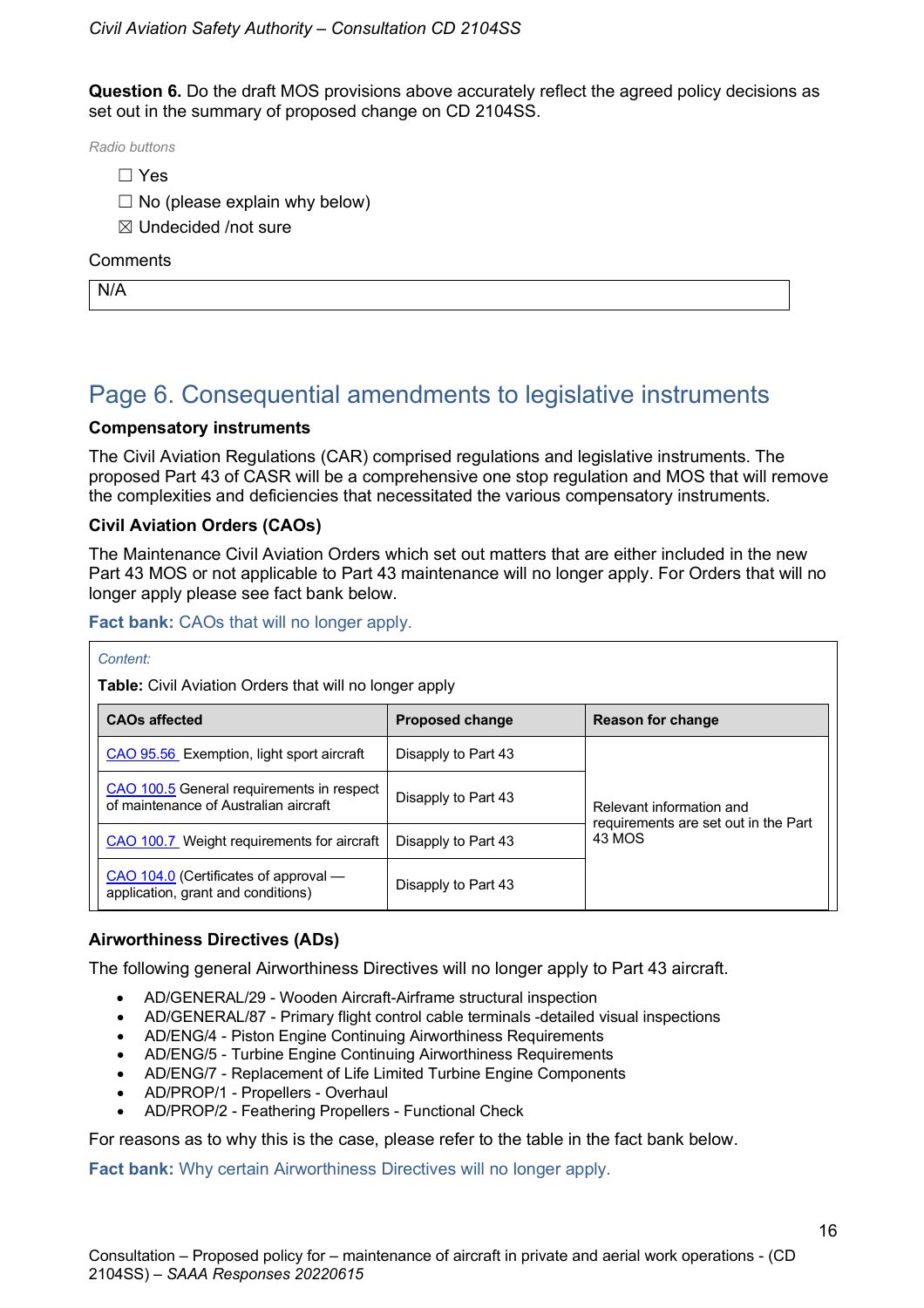#### *Content:*

**Table:** Airworthiness Directives that will no longer apply and why

| <b>Proposed change</b> | <b>Reason for change</b>                                                                                                                                                                              |
|------------------------|-------------------------------------------------------------------------------------------------------------------------------------------------------------------------------------------------------|
| Disapply to Part 43    | The inspection requirements are set out in Part<br>43 MOS and the technical information is covered<br>in guidance material (FAA AC 43-13)                                                             |
| Disapply to Part 43    | The inspection requirements are set out in Part<br>43 MOS and the technical information is covered<br>in aircraft manufacturers instructions<br>supplemented by guidance material (FAA AC 43-<br>(13) |
| Disapply to Part 43    | The engine inspection and testing requirements<br>are set out in the Part 43 MOS                                                                                                                      |
| Disapply to Part 43    | The engine inspection and testing requirements<br>are set out in the Part 43 MOS                                                                                                                      |
| Disapply to Part 43    | The requirements for replacement of life limited<br>components are set out in the Part 43 MOS                                                                                                         |
| Disapply to Part 43    | Propeller overhaul requirements are set out in<br>the Part 43 MOS                                                                                                                                     |
| Disapply to Part 43    | Functional checks are set out in Part 43 MOS                                                                                                                                                          |
|                        |                                                                                                                                                                                                       |

In disapplying the ADs, any matters considered essential to safety have been incorporated either in the regulation or the MOS.

#### **Comments**

No further comment

## Page 7: General comments

Do you have any additional comments about the proposed policy?

Please include any **impact** this change may have on you or your operation which has not already been covered in this consultation.

**Comments** 

## **1. Clarity in respect of the parts of the Pt 43 MoS that are relevant to ABE, ABAA, Exp LSA and (cert) LSA aircraft:**

It would be helpful for CASA to prepare a "plain English guide" perhaps in the form of an AC or even the Mos that spells out clearly what will be required of ROs / maintainers involved with ABE, ABAA, Exp LSA and (cert) LSA aircraft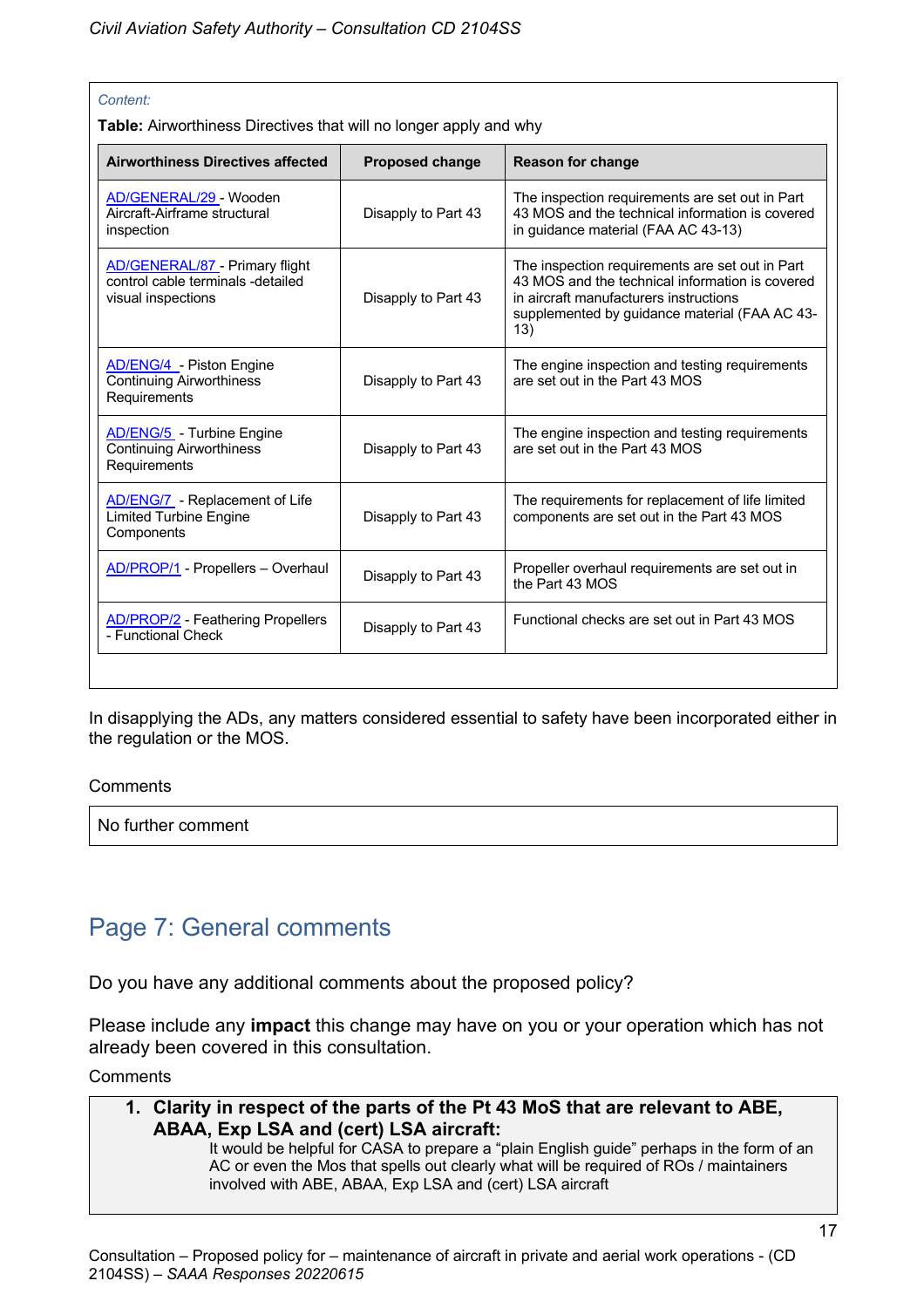## **2. FAA AC43.13-1(b) references**

There are various references to, if no manufacturer's data is available, then reference should be made to FAA AC43.13-1(b) – this is fine, but it would be prudent to note a "caution" around US units commonly used and differences between those used elsewhere i.e. US Gals vs Imp Gals

## 3. **The Pt 43 MoS is proposing renumbering many of the currently well-known and understood "Schedules" – for example**:

- a. Current Sched 5 (CAAP 42B) => Sched 1 in the MoS
- b. Current Sched  $8 \approx$  Sched 6 in the Mos
- c. Current Sched 6 (a very useful doc) = disappears why? d. etc

In the interests of making the operating environment more efficient and less "red tape" driven – what is the benefit of introducing changes such as this?

Can the "numbering" not be rationalised / re-arranged so we continue to use the same "numbers" / "terms"? For example:

- a. Retain the current Sched 5 (number) for the new "Inspection Schedule" (currently proposed as Sched 1)
- b. Retain the current Sched 8 to contain the proposed Schedule 6 content
- c. And retain the current Schedule 6 as a home for, as it is today, a variety of CASA standard certification dox in respect of inspection and work certification, and AD acknowledgments
- d. etc

We believe this will be a significant improvement around clarity and reduced administrative burden for thousands of ROs.

## 4. **MOS 2.32 General condition for** AMTC

"….The holder of any AMTC may exercise the privileges of the certificate only if the holder:

(a) keeps the certificate within the immediate area where the holder normally exercises the privileges of the certificate; and

(b) if requested by CASA, gives the certificate to CASA for inspection…"

Is not clause 2.32 (a) unnecessary requirement?

## **5. Recognition of Prior Learning (RPL) principles**

Whilst it may not be appropriate to cover RPL principles in the Pt 43 MoS in detail, we consider that it is important to acknowledge in the MoS that RPL principles are relevant in respect of any of the maintenance and inspection authorisation relevant to Pt 43.

Some examples to demonstrate circumstances where RPL could be applied:

- 1. An AMTC2 certificate holder obtained their AMTC2 certificate in association with their build of a metal airframe fixed gear piston engine experimental aircraft. Whilst still owning and operating this aircraft, they purchase an aircraft that is a fixed gear piston engine aircraft but has a composite airframe. They wish to be able to acquire an AMTC3 certificate so they can conduct and certify annual inspections of this aircraft that they did not build. As this aircraft is not an essentially similar aircraft, in view of its composite airframe, the application of RPL principles should mean that they are afforded full credit on all aspects of training required to obtain an AMTC3 certificate, except that they would need to obtain an endorsement specific to composite airframes. Apart this latter topic, they already have proven developed competency to conduct and certify annual inspection of this aircraft, and accordingly there should be no need for them study any other of the topics in the AMTC3 syllabus. [Note: There would obviously also be no need for them to train in matters of inspection relating to other kinds of aircraft features, such as turbine power plant, helicopter systems, pressurisation etc.]
- 2. An experienced aviator with a history of involvement in commercial and private operations, and also building and maintenance of their own experimental aircraft seek to obtain an AMTC4 certificate with endorsements to inspect and maintain either metal or composite airframe aircraft with piston engine power plants and either fixed or retractable